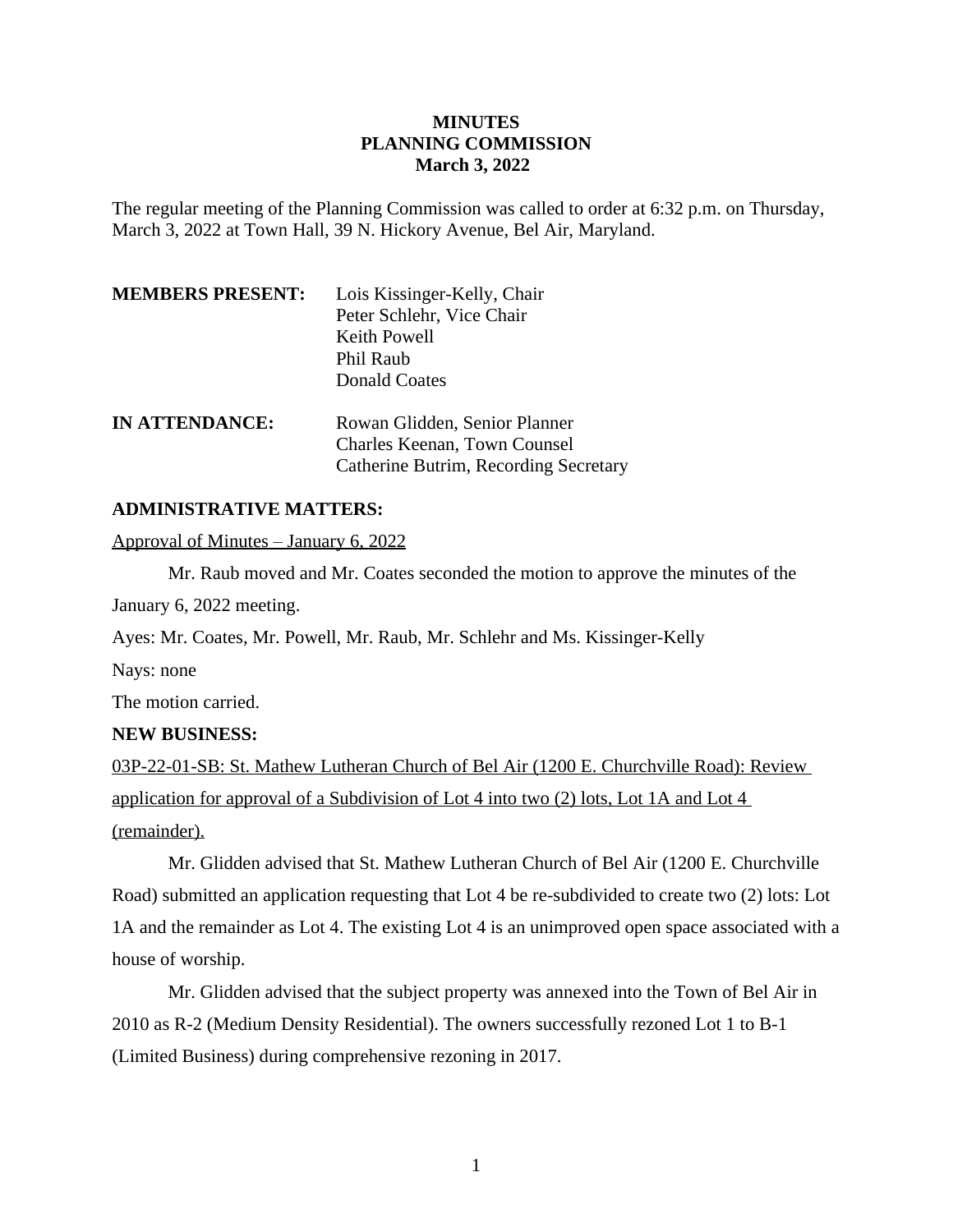Mr. Glidden advised that the property is served by Harford County Water & Sewer. BGE provides electric service. Bel Air Police and Bel Air Volunteer Fire Company provide emergency services to this property.

Mr. Glidden advised that the purpose for this resubdivision is to allow for the potential to rezone proposed Lot 1A as B-1, and if the rezoning is successful, to consolidate Lot 1A into existing Lot 1. The reason for this is that the applicant has redelineated the Non-Tidal Wetlands since the original subdivision and has modified the Forest Conservation Plan, so there is a small amount of land on proposed Lot 1A that may be usable for some function of grading or stormwater.

Mr. Glidden advised that the Town of Bel Air is requiring the applicant to go through a multi-step process because the Town has a policy of not creating zoning lines that coincide with property lines. The Town of Bel Air is requiring that the applicant first create property lines by creating Lot 1A, request the rezoning and, if that rezoning is successful, combine Lot 1 and Lot 1A into a larger Lot 1 that will be zoned B-1.

Mr. Glidden advised that the address for Lot 1A will be 1307 Moores Mill Road, and the address for Lot 4 will be 1303 Moores Mill Road. When Lot 1 and Lot 1A are recombined, it will only have one  $(1)$  address.

David Taylor of David G. Taylor Associates (163 Spruce Woods Court, Abingdon, MD) stated that St. Mathew Lutheran Church is planning for possible additions as the church continues to grow. He advised that the resubdivision will allow the applicant to maximize the area that they have for future uses. Mr. Taylor stated that the purpose for the resubdivision is to allow for the potential to rezone proposed Lot 1A as B-1, and if rezoning is approved, consolidate Lot 1A into existing Lot 1.

Mr. Raub moved and Mr. Coates seconded the motion to approve the preliminary Subdivision Plan condition on the following:

- 1. Prior to rezoning request approval, submission of a Final Subdivision Plat for signature incorporating comments from this Staff Report and comments from:
	- a. Bel Air Department of Planning & Community Development comments:
		- 1. Revise the plat to add street addresses to Lot 1, Lot 1A and Lot 4.
		- 2. Revise title of plat to reflect it is re-subdividing Lot 4 only.

Ayes: Mr. Coates, Mr. Powell, Mr. Raub, Mr. Schlehr and Ms. Kissinger-Kelly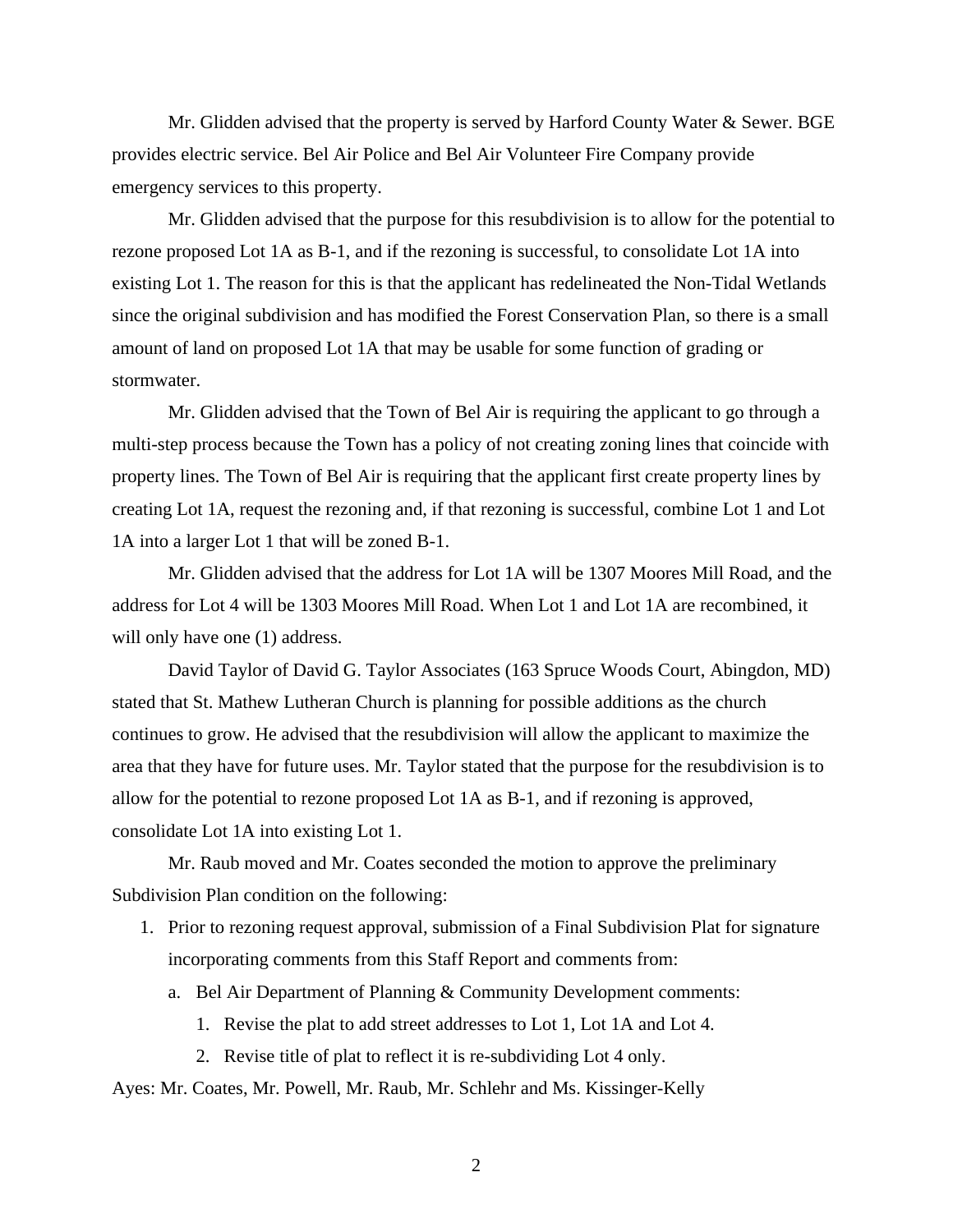Nays: none

The motion carried.

# **MISCELLANEOUS:**

### Project Status Update

Mr. Glidden reported that the expansion of the Cancer Center is moving forward.

Mr. Glidden reported that 20 N. Main Street is moving forward, and they did go before the Historic Preservation Commission because they needed to change the style of fence on the historic side of the building due to supply chain issues. That request for substitute materials was approved.

Mr. Glidden reported that 144 N. Hickory Avenue submitted a Permit application and a Site Plan, but they have not had their Building Permit issued yet.

Mr. Glidden reported that Main Street Tower has not submitted a Final Site Plan yet. Main Street Tower has been advised that when the temporary condition allowing them to use the rooftop due to COVID-19 expires at the end of this year, they will not be able to use the rooftop. Main Street Tower has not responded.

Mr. Glidden reported that site work for the support services at Upper Chesapeake is ongoing, and they have submitted for their Building Permit.

Mr. Glidden reported that Upper Chesapeake has not applied for the Building Permit for the Ambulatory Surgical Center yet. They do have to resolve an issue with paperwork that was not filed correctly, and their attorney has been made aware of this issue.

Mr. Glidden reported that building construction is completed at 33 Ellendale Street, but the site work is not complete.

Mr. Glidden reported that most of the Sears building has been demolished. Ms. Kissinger-Kelly inquired if there will be a walkway over the road there to connect to Gateway Drive. Mr. Glidden advised that this is not the case, but the Town is requiring that the developers improve the pedestrian crossing where Gateway Drive dead ends into Boulton Street and goes into the main drive of the mall. This must be completed before a U&O is issued for any part of the building. Mr. Glidden advised that the Mall has submitted shell Building Permits for all three (3) parts of the building project, but they have not received the permits yet. Mr. Glidden reported that that Mall submitted for the tenant of the grocery store, but they have not identified the name of the grocery store yet.